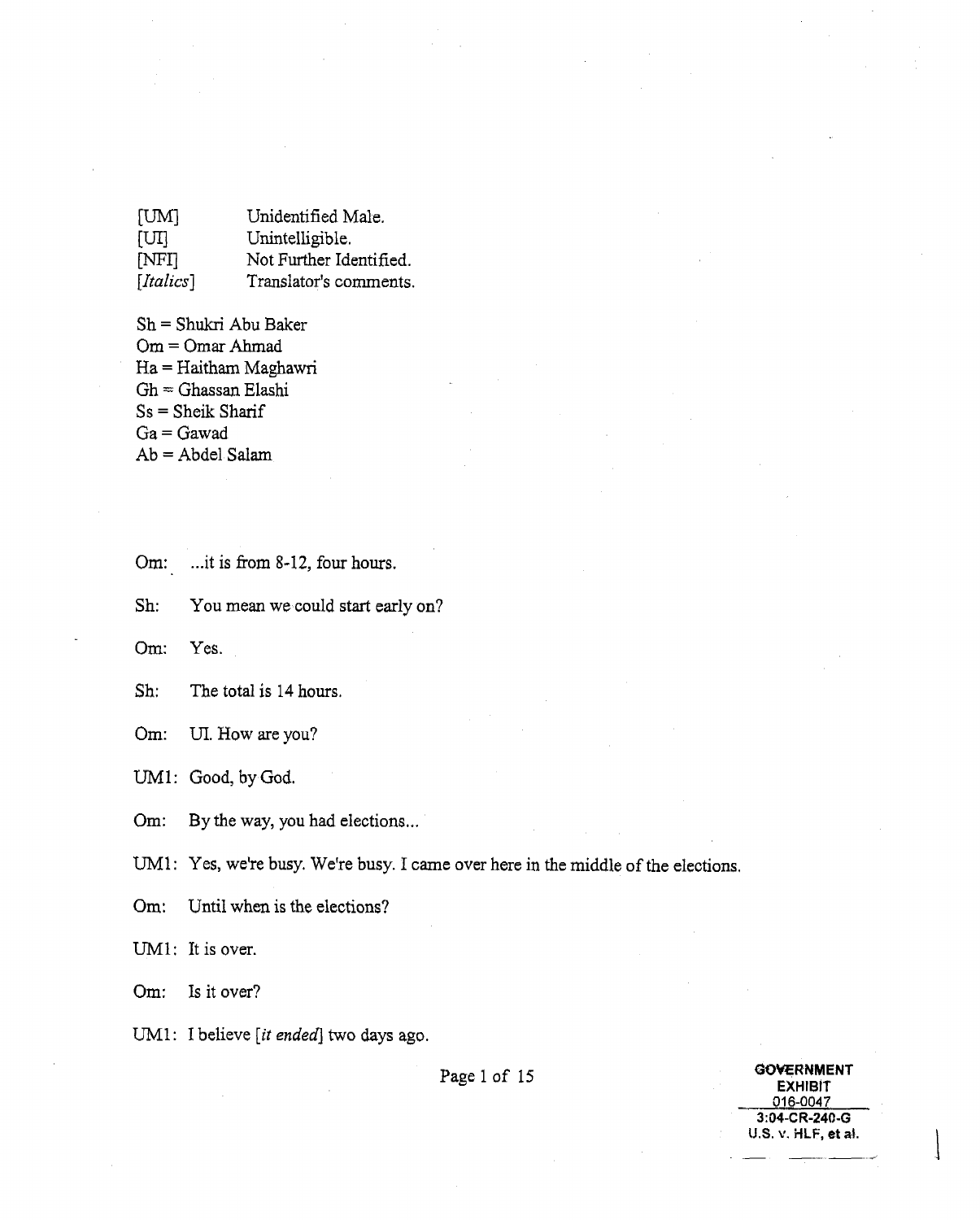Om: I mean, were the results announced or what?

UMl: No, not yet. No, not yet.

Om: No, it is not possible. Not yet. I would have heard it on the news.

- UM1: No, not yet. Maybe in two weeks. Yes, right, right. But, I mean, the Labor Party paid **2**  million shekels to some parties which are, of course, affiliated with it and some other parties in order to coordinate together to stand against the Islamists in the city. But, thanks be to God, the brothers..., their position is strong.
- 'Om: They're working.
- UM1: Yes, their position is strong *[static*]. They're strong..., world media is giving us...
- Om: Is giving us a large role..., is giving us a large role and I don't know if we measure up to it or not.
- UMl: Yes, I mean, this story about ... **UI,** this could be a blessing or it could be a catastrophe, you see? But, if we sought the help of God the Almighty and worked very hard, we could make a difference, God's willing.

Om: God's willing.

UM1: By God, I knew some people over there, some of them,..UI. I was happy with the kind of people I see... UI. But then, praise be to God, there is a collapse of the other side from God while we, praised be God the Almighty, we calculate every **step** in a material way more than we ought to.

[Ghassan Elashi walks into the room and greets the others].

- UMl: Peace, God's mercy and blessings.
- UM2: Yesterday, the Christian fundamentalists were...UI.
- UM1: They had a conference two days ago about the issue of "Hopes and fears about the issue of peace" in...
- Om: Oh, yeah. I know about it. The conference which was broadcasted by the Protestants in **San** Diego.

Page 2 of 15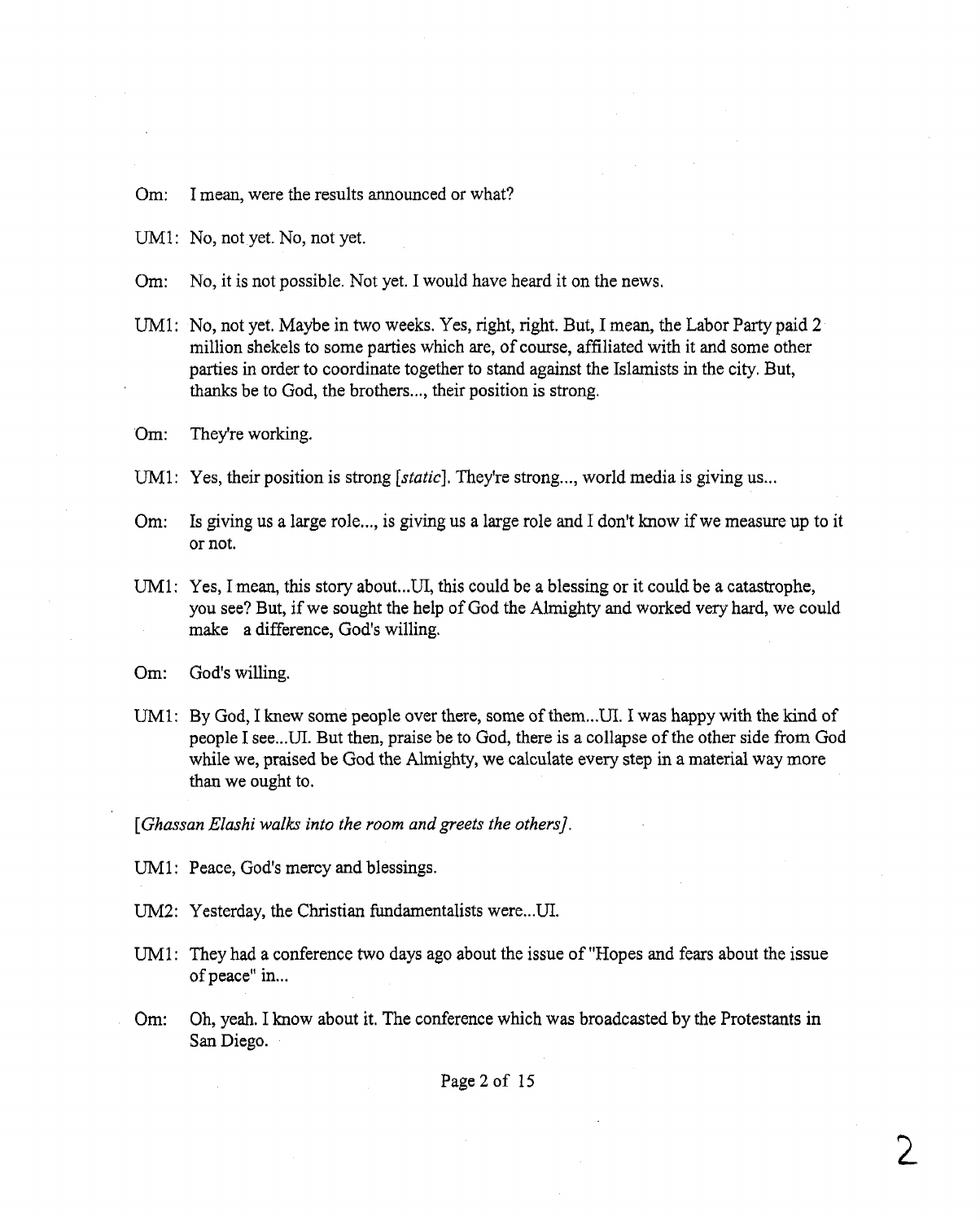Sh: Did you put your...UI, the room number?

Om: No, by God. No.

Sh: The room number? You didn't put it?

Om: No.

UM1: This professor, John Halaqa, was the one who was in charge of the interpretation, in the Catholic College, university of...UI.

Om: Yes.

UM1: A Greek priest attended. He said very good things, by God.

UM2: Yes, him. It is true. They invited us to attend...

Om: But we declined.

UM2: We declined

UM1: By God, my brother, while they were speaking, a Zionist person who seems to be from the Meir Kahane group told the Jewish professors who were present, told them: You are servants to America. You're agents of America, you don't serve Judaism.

Om: No!

UM2: Yes, by God. **A** guy who showed a slide film was in the Israeli army.

UM3: Was he speaking about Rabin?

UM2: No, he was talking about the lecturers who were there at the....

*[A period of low-volume discussions ensues between the men in the room. The following statements were heard, though].* 

Gh: ... in this manner, you become bigger than the...

**UM2:** UNRWA?

Page 3 of 15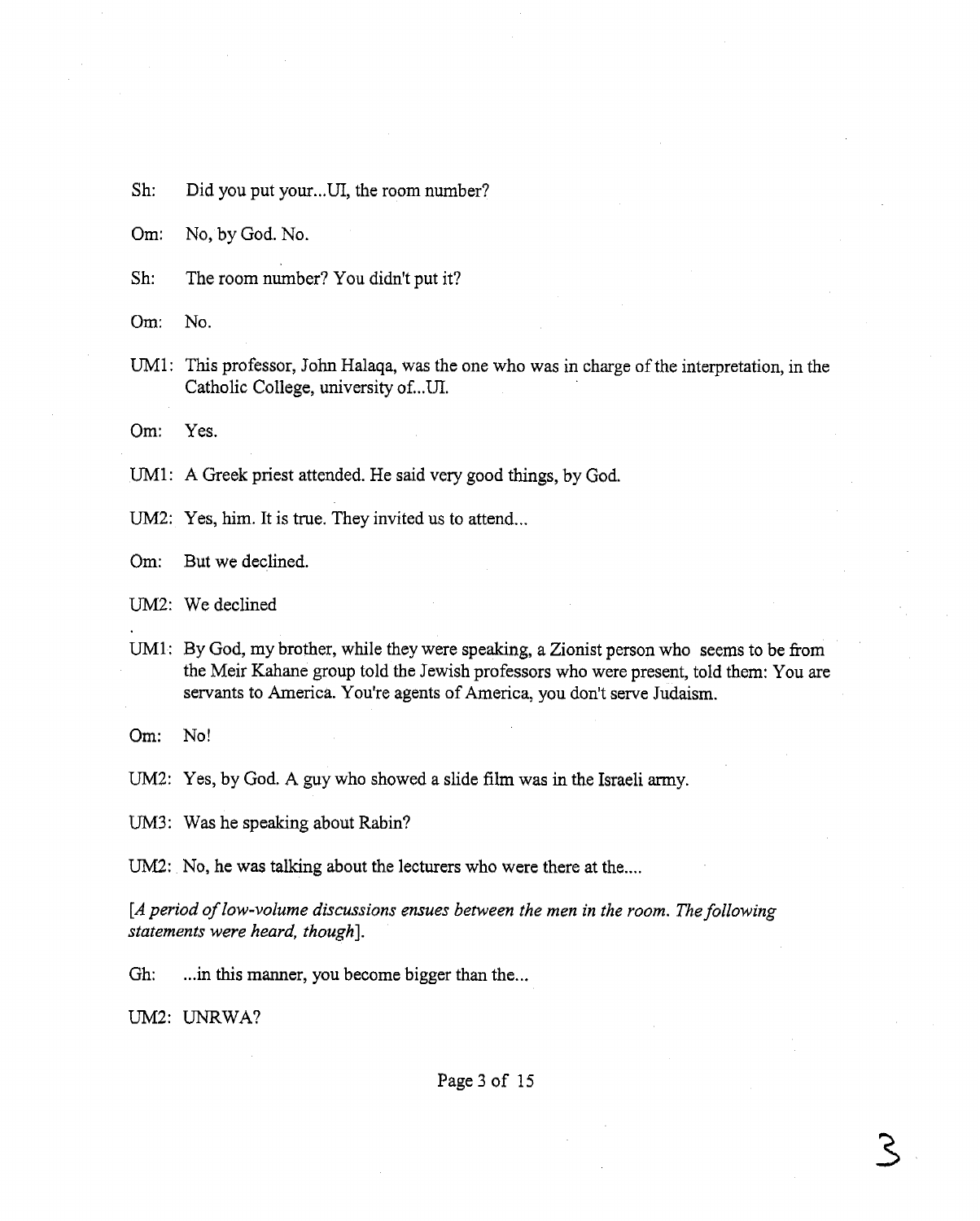Gh: UNRWA. The UNRWA is 1.5, 1.5 or 1.6...

Sh: A reputation, talk and a fuss...

Gh: Yeah, but they don't have 2 millions. They could raise 10 million.

Om: But, my brother, they establish connections to some organizations...

Gh: And then they pool their resources together.

Om: They establish connections so not everything will come through them. They make visits, for instance, to organizations affiliated with the Christians and stuff. They donate directly to them and not...

Gh: Oh. You mean that it *[donation]* would come directly from the church to a hospital without passing by them.

**Om:** A shame. **A** shame. Even some Palestinians thank it *[the arganization].* 

Sh: So, the financing is ... UI. For education; 51,000 *[dollars],* 40,000 *[dollars]* for I don't know what ... 15,000 *[dollars]* for something else...UI. Public information 86,000 *[dollars]* which means that they pay their expenses and their mail campaigns and stuff.

[Another period of low-volume side-talks by the men].

**Om:** Whoever wants to copy his paper and distribute them to the people can do so, those who didn't make copies. Those who will discuss their papers and want people to have a copy, the hotel permitted us to make copies. Around 30-70 copies, that is. Do you want to copy it?

Sh: I **want** to copy this.

**UM2:** How many are in attendance?

**Om:** What?

**UM2:** How many are attending?

Om: Er... 25. Make 25 *[copies]*. It is better to have one person go at a time.

Page 4 of 15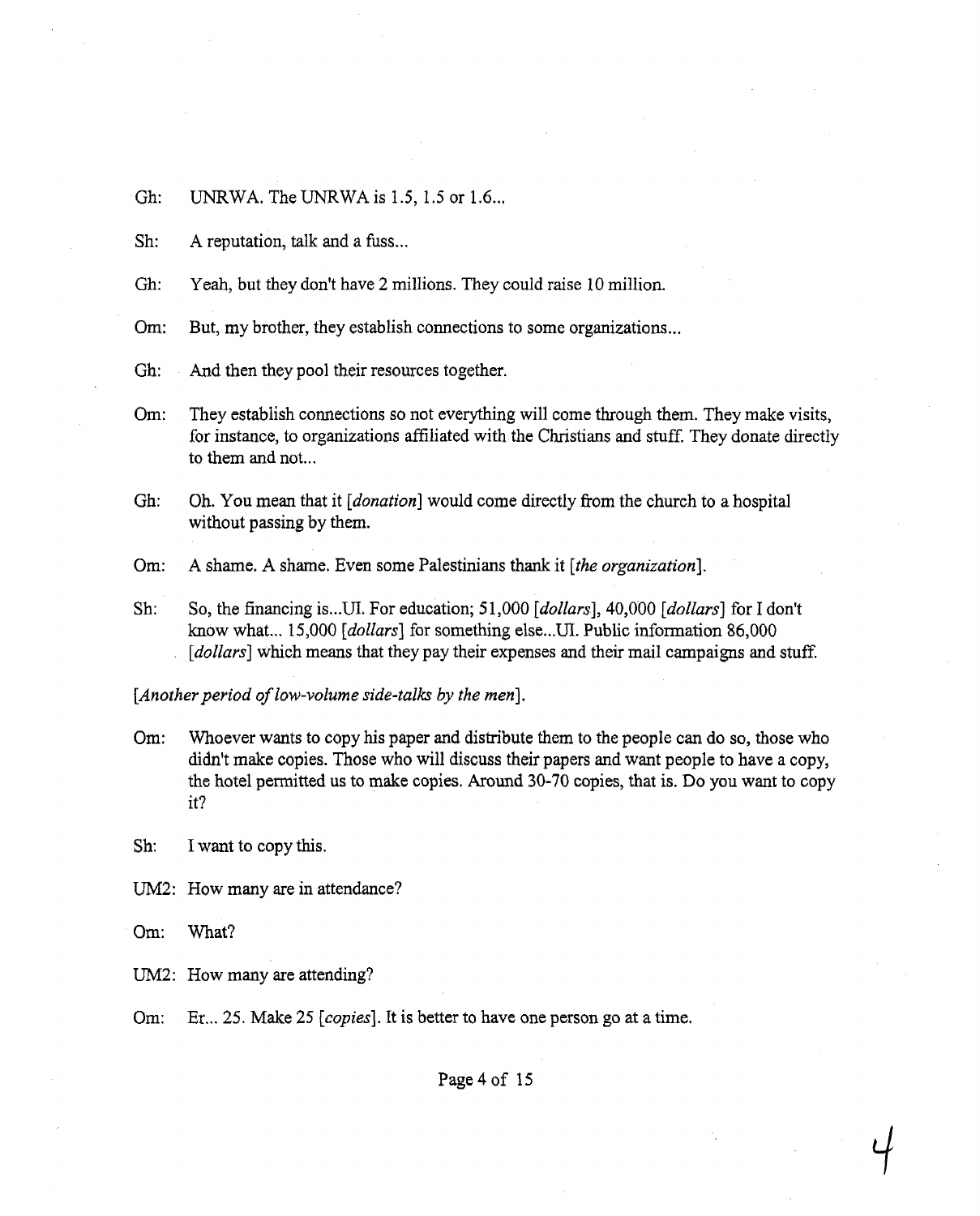*[A short period of silence and sounds of men moving around the* **room].** 

- UM2: ...UI there used to be dictatorship. But, now, dictatorship is gone and they will be gone as well.
- Sh: Ok, well, what is the meaning of democracy. Democracy is more sugar the tea [*Laughter*], more sugar in the coffee, more sugar in the coffee, more sugar in the coffee. We have no..., we have democracy just like Israel.
- **Ha:** [Laughs] He is someone who wants to make his speech sweeter and he is not a politician. He is someone who wants..,UI in the coffee shops of Washington, of Cairo, in order to know what he is talking about,
- Om: This Omar Issa is a...
- UM2: One of the supporters of peace. He used to...

Om: Th Sudanese ambassador,

UM2: The former [ambassador].

UM1: What is this statement which was issued by Sudan in support to the *[peacefill* resolution?

Ha: That's right.

UM1: What?

Ha: They supported it.

UM1: Yes, did they give reasons for that or just supported it?

- **Om:** They supported it in the summit meeting for the Arab foreign ministers which was held in Cairo. **A** support.
- UMl: The only member to reject it was Iraq, maybe.
- Om: **Iraq** was the only country which rejected it. **As** for Sudan, the media is assaulting the [Oslo] agreement. So, the Sudanese government keeps trying to justify..., or is trying to take a stand..., not a stand, but that we support the choice of the Palestinian people. The Palestinian state can only be...UI. All just talk without any principles. Even what is called

Page 5 of 15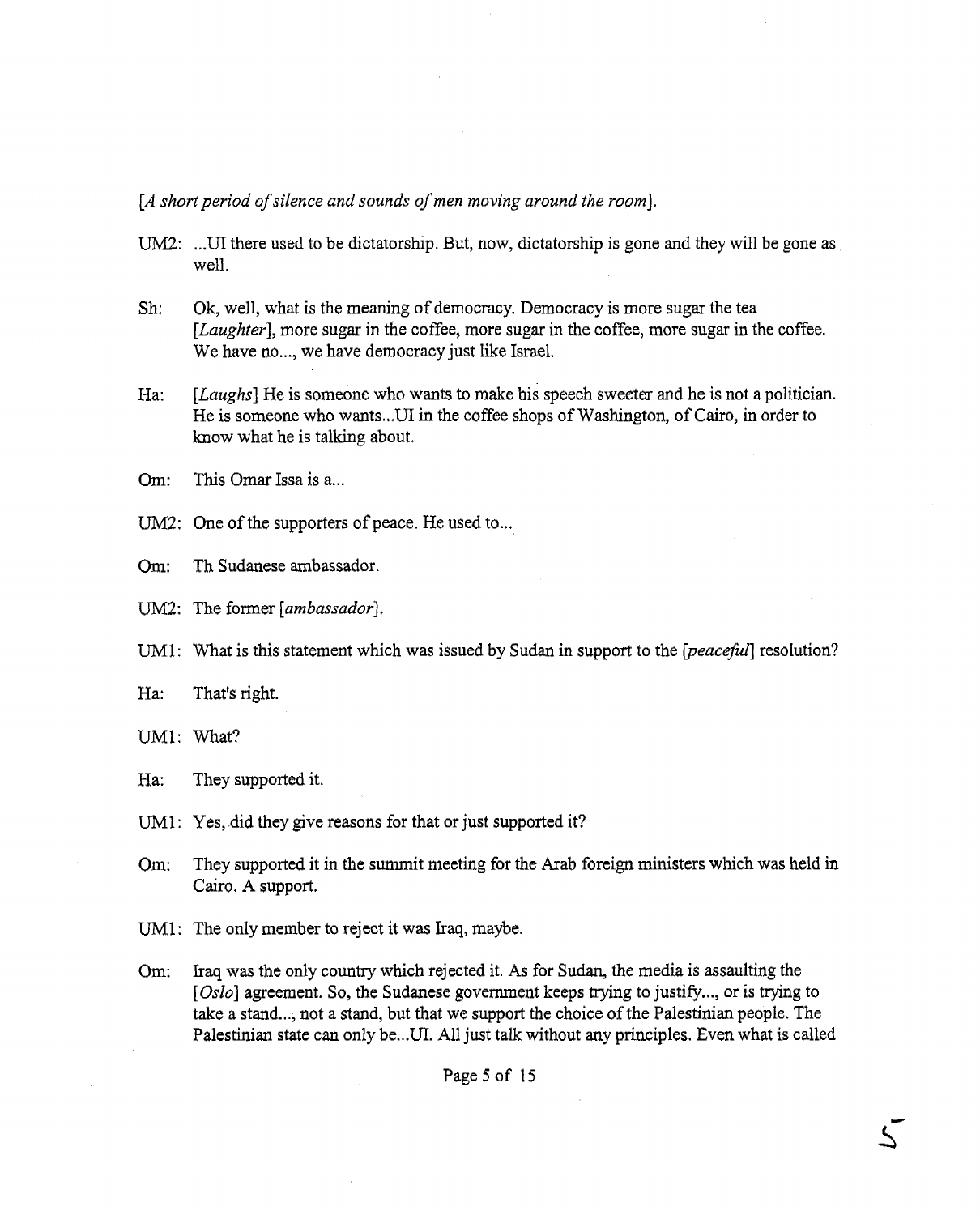the Office of Guidance went secretive *[about* Oslo]

UM1: What Guidance?

Om: The Office of Guidance.

UM2: Take it easy on [The Office of] Guidance, may God keep you.

UM1: But, what did the *[Office of*] Guidance say?

Om: They met with Arafat, with Chairman Arafat and...

UM1: Yes, they met with him. Yes.

- **Om:** Yes, and the statement which was issued afterwards doesn't include a rejection or a support.
- UM1: The statement which was issued after the visit?
- **Om:** Yes.

UM2: They issued a statement following the visit.

Sh: There is no..., no reference to the issue of the agreement itself. There are general talk.

Om: Yes, general stuff.

- Sh: Yes, just general talk. Yes, **I'm** with you. I'm against those who sell the land. He who sells the land is a traitor. We're with you 100% and affirm the national unity. They said ..., and they said that Arafat stressed the national unity and the importance of this and that and, regardless of the religion and the creed, and they said: and this is what we stress. It is over. The issue is over.
- **Om:** But, if you take the language of the address, there is positivity ...., he met with Chairman Arafat to discuss the issues ... There is positivity. It is true that, at the end, it says that the Muslim Brotherhood reaffirm their principles. Their principles are known.

Sh: It is a simple matter, Sheik. Our Cause is that of...

Om: Yes, but when you put all these factors together..., there is no hope, even the people who

Page 6 of 15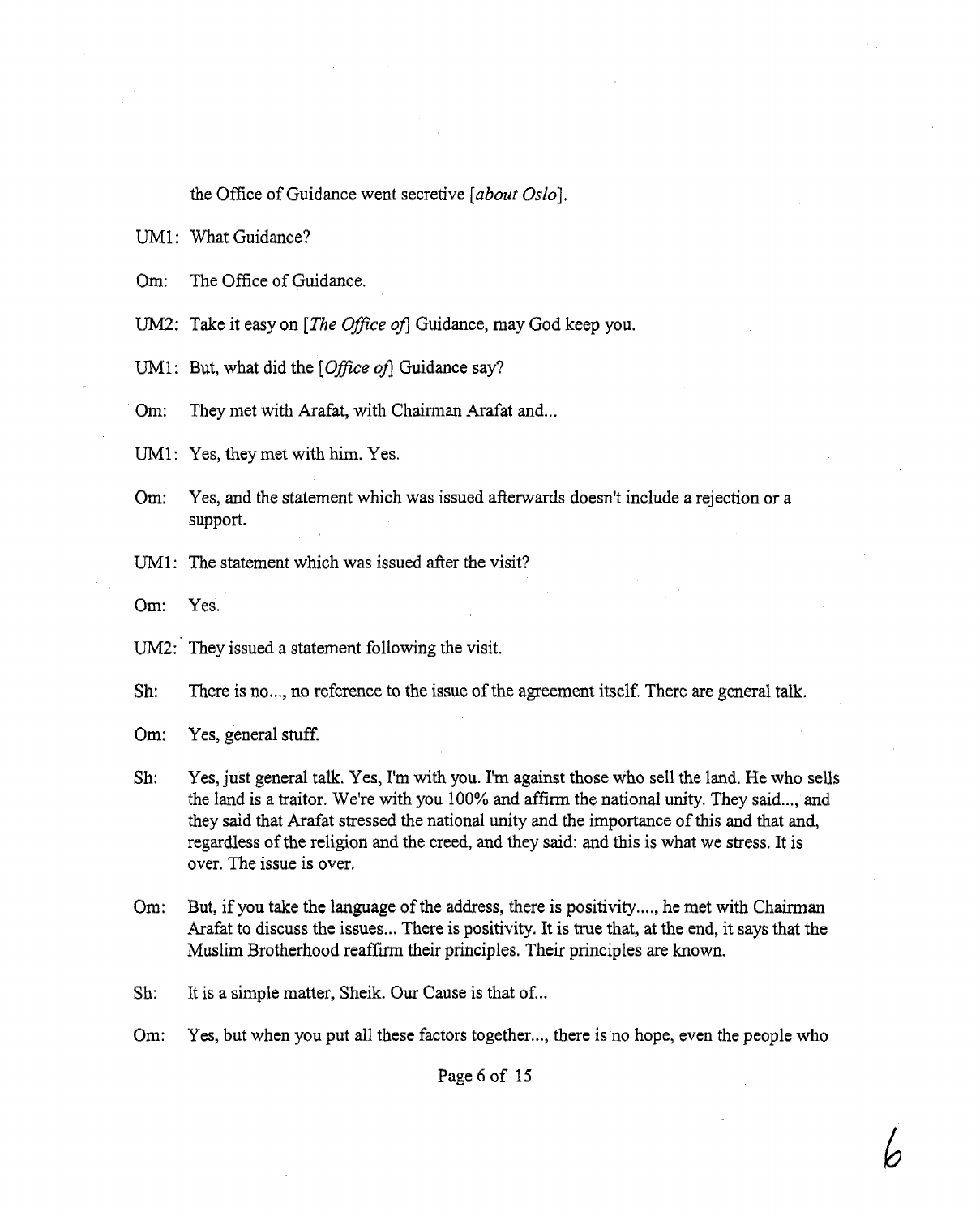have principles don't have them anymore. May God help us. May God help us.

Sh: Abou Mohamed, it is now 10 O'clock now.

Om: Yes, but...

Sh: I think we should begin with whoever is here.

Om: I will read for you... There is a guy who wrote an article about his issue. He is saying, "Let's raise another glass so that we can ignore the fact that everyone..,, everythmg looks like the Chairman's ... UI, a part Kufiyya, the Palestinian headdress, worn in a...UI manner and a matching scarf, but hiding behind all of this a big bald head. The president is now acting like a mayor who just got his sewage budget and his eyes are gleaning with great joy. Sewage first. There is something to it and maybe he knows something we don't know". And they said, "The **man** who every time he insists on speaking English on American television struck another eternal blow to the Palestinian image. the man who is in his state for the past years has managed to bring several pretty impressive disasters down upon the...UI". This is a Christian [journalist] who wrote that.

**Om:** He is saying, he is saying "Arafat promises to his people for years turned out to be replaced at the last moment by the whore of Jericho who greeted the Israeli spies",

Sh: This analogy is reasonable.

UM1: Arafat's contribution is similar to that of Abdel Nasser in '67. It is a contribution of a collaborator. It is not a contribution of a collaborator, it is that of a pure Jew.

Gh: What did Abdel Nasser give?

UM1: What?

Gh: What did Abdel Nasser give?

UM1: The Jews conquered him...UI.

Gh: But his position was a little bit more honorable.

UM1: **What?** 

Page **7** of 15

Ha: He is [*Laughs*].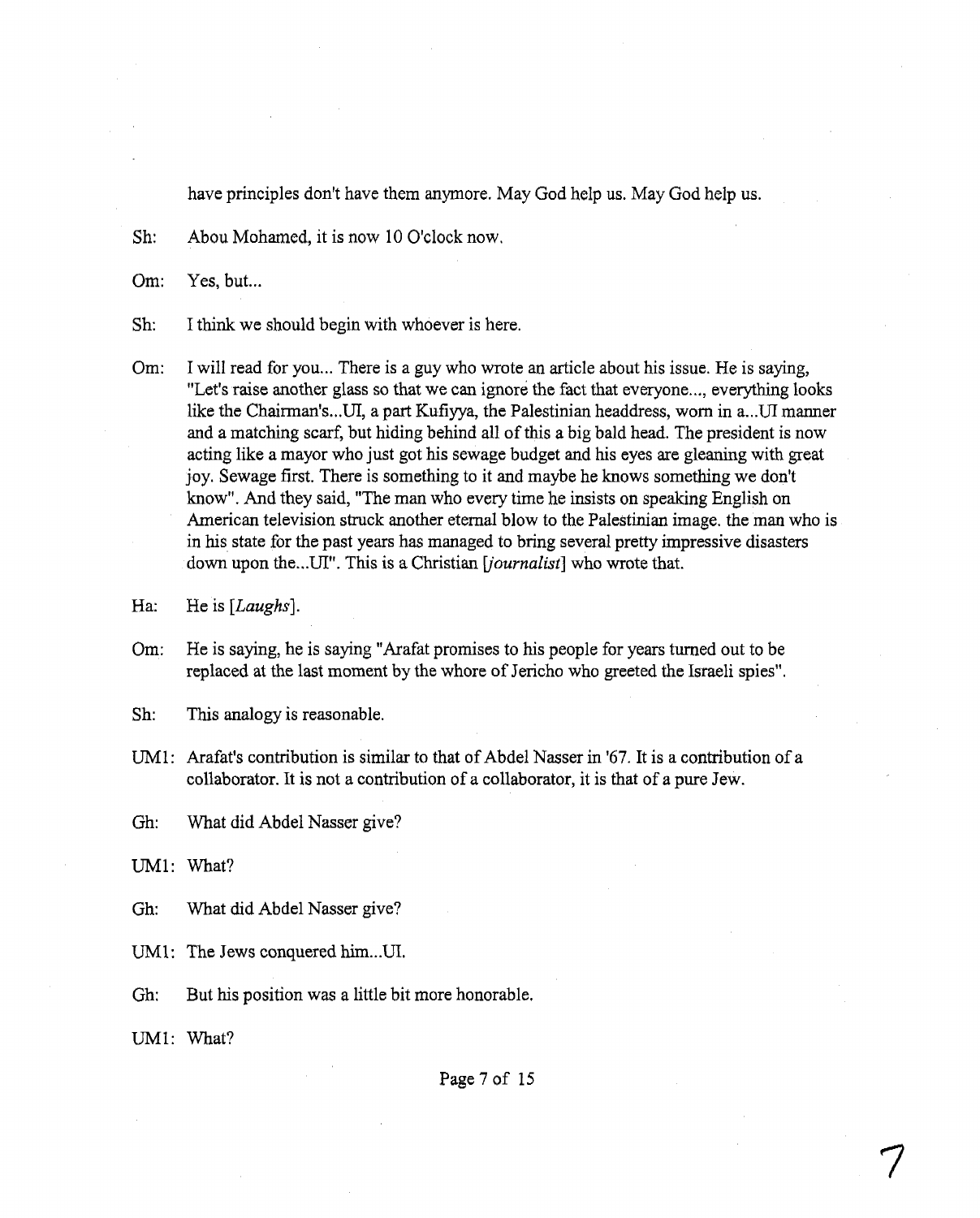Gh: His position was a little bit more, honorable.

UM1: All, all are traitors. All of is treason...

UM2: But Arafat did.,.

- UM1: But it was long ago. Arafat, you have the time factor, my brother. The time factor and not only that... I mean, if Abdel Nasser was alive in '93, he would have called for surrendering the entire Islamic nation to the Jews. What is important is that the contribution of these people is not a contribution of collaborators.
- Sh: But, let me tell you something. If you want to talk about a person who is a traitor or whatever, I will tell you that the Palestinian people is...UI doesn't want anyone other than Arafat. He is a strong man. He is the strongest. This is the logical conclusion. He silenced the opposition and Harnas has 70 or 90 *Ipeople]* in Gaza and 60 *[people]* in the *[West]*  Bank who are placed there... UI and they couldn't stop Yasser Arafat's project. That means he is the strongest man on the arena, my brother. And they will bid with him and people will go with the strong. People don't go with the weak even if his logic is strong. The fact that he is being supported is a strong factor...
- UM1: Shukri, do you think that this is a logic?
- Sh: I'm telling you that this is not my logic. It is the logic of. ..UI. This is how people think.
- UM1: Is this a logic? **This** is not a logic.
- Sh: They tell you that the Palestinians cannot feed their children.
- UM2: Ok, what strengthened Arafat other than their support for him. This is their way in strengthening this support, to provide him with financial strength. Without money and outside support, he wouldn't...
- Sh: The fact that there was a support [for Arafat] ... This is politics, that he was able to get money **and** support.
- UM2: Ok, how many..., how many honest persons have made projects?
- Sh: We were going along with him to th last **minute.** They got us implicated us with them **and**  they saw that there was no way out, they brought an agreed-upon solution and ... **UI.**  They're accomplice in the crime as much as he [Arafat] is. This is nonsense.

Page 8 of 15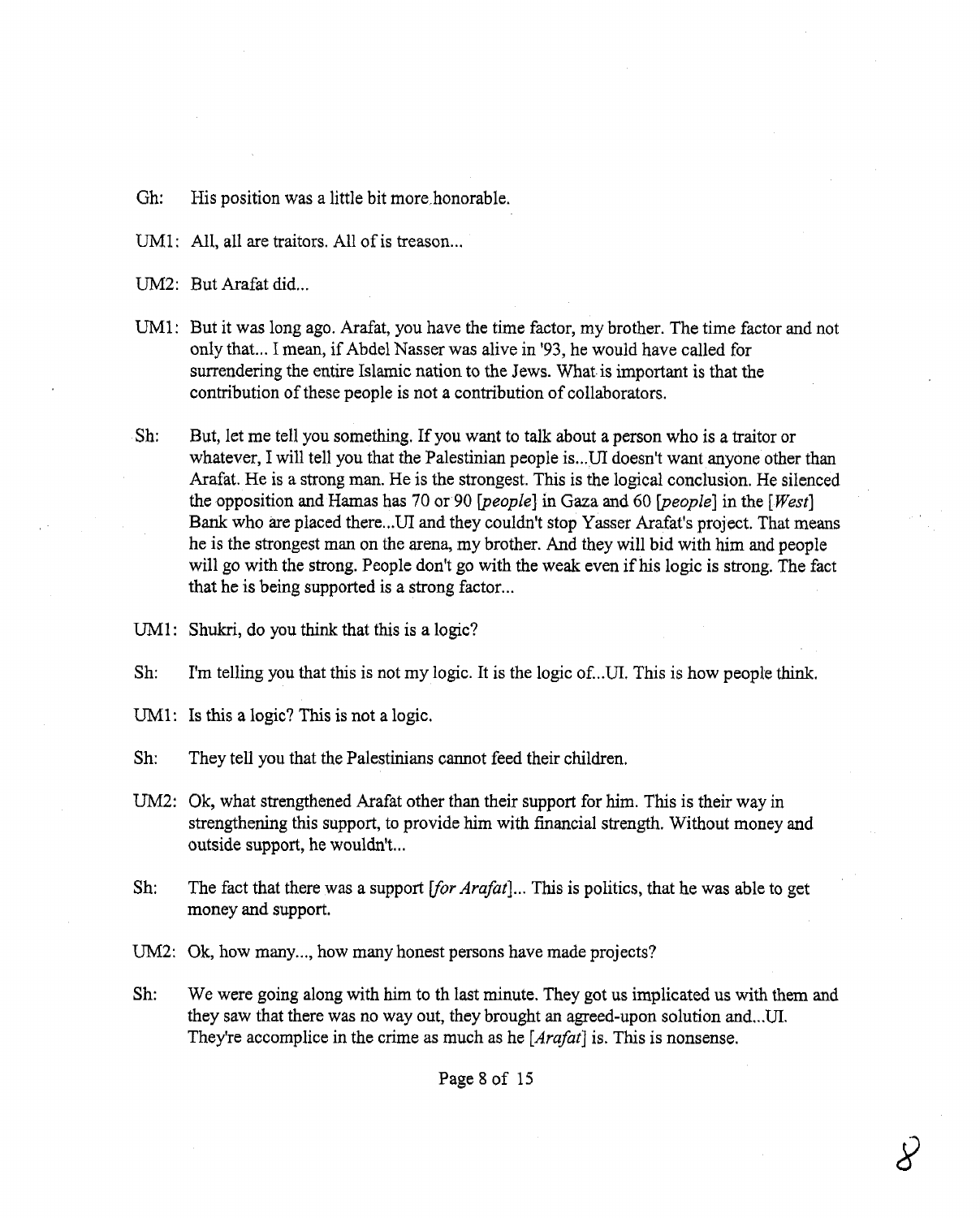UM2: It is over, they now go to the *[West*] Bank, the...UI.

Sh: It is over, isn't it?

UM2: ... UI in Washington and could go to the *[West]* Bank.

Sh: But now they tell you that, during Christmas, we will celebrate in..,UI, God's willing.

UM1: *[Laughs] Go* ahead and celebrate over there. Become a Christian and go celebrate over there.

Sh: *[Laughs]* God's willing.

UM1: Mahmoud Abbas. Who?

UM2: ...UI.

Om: There is **an** article ... Someone wrote about the facts of the agreement. **An** Israeli. Dr. Israel Shihab. you know him...UI. He wrote a 13-page article in which he analyzes the issue. I read it. He is saying that the current situation ... the signed agreement is the worst thing to happen to the Palestinians. The Jews now will give Arafat what he wants since he has now become like King Hussein or ... UI. They're not planning to hold elections. The whole thing is all lies, the elections thing. They don't want to have elections in the first place. They want Arafat to remain...U. Then he is saying that the deportation was conducted by a joint operation between the Israeli intelligence and Arafat and the *[Palestinian* **Liberation]** Organization. There were intelligence meetings and the first aspect to have coordination between the Jews and Arafat was through the intelligence.

Sh: Really!

Om: It is **an** incredible article.

UM2: ...UI.

Om: No, before that. He is saying that this was before the deportation process. I mean, he is saying that the deportation was planned by both sides. Or, at least, it was approved by the two sides.

UM2: Oh, you mean the *[Palestinian* **Liberation]** Organization approved it.

Page 9 of 15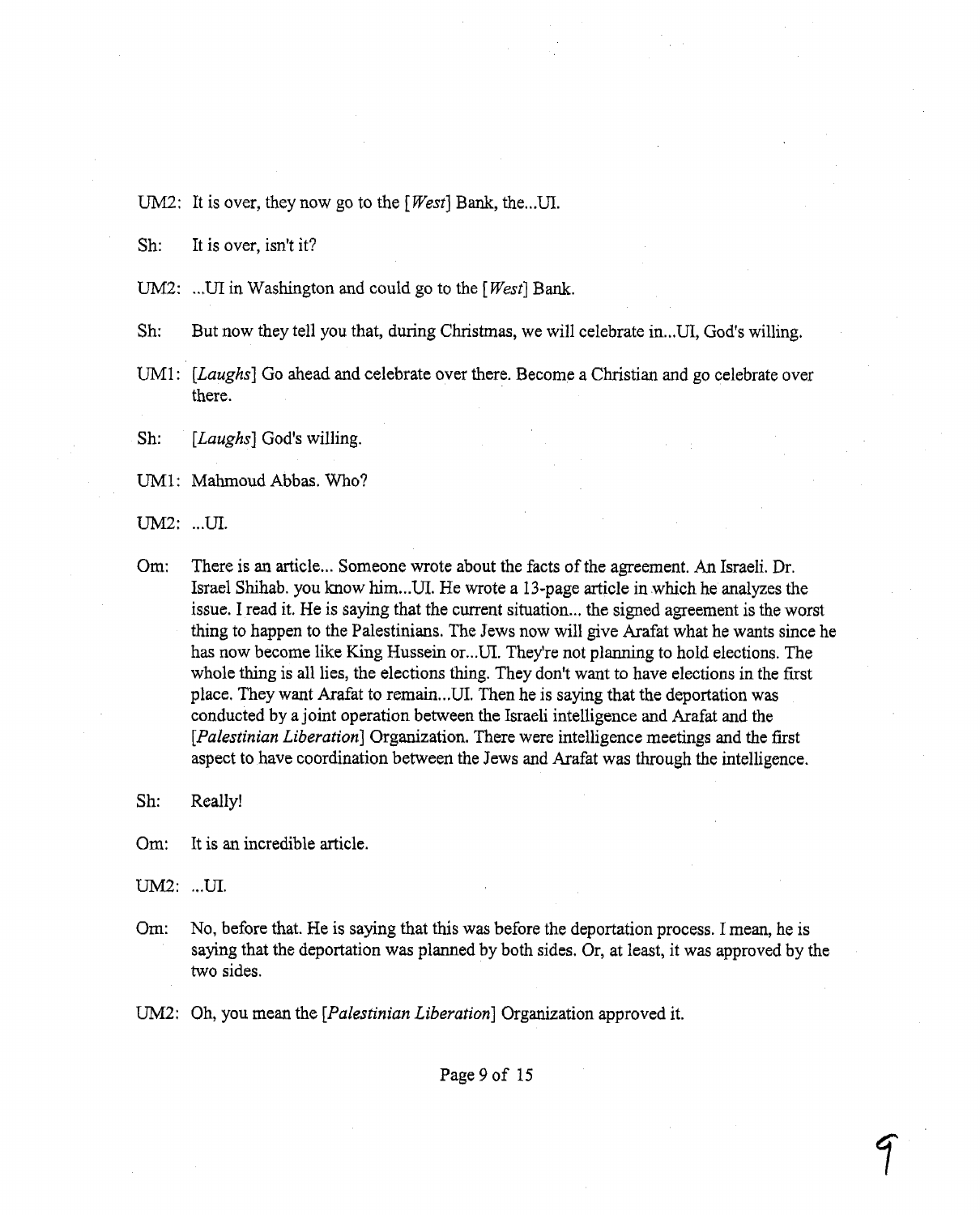**Om:** The *[Palestinian Liberation]* Organization approved it along with Israel. He calls this agreement.. **.UI.** 

**UM2:** ...**UI**.

Om: Yes. This is similar to the...UI. Let's distribute those later. He who has a paper should distribute it later. This is better.

Sh: No, in order to...

Om: No, when he comes because he will waste time this way. He will distribute *bapers]* to everyone.

UM2: Let's start with the ready papers.

*[Sounds ofpapers and chairs being* **moved** *around in* **the room.** *UM3 walks* **into** *the* **room].** 

UM3: Peace be with you.

**Om:** Peace be with you. *[Pause].* Praise be to God. Prayers and peace be to God's messenger, to his entire family and friends. God's willing, we shall begin with verses from the noble Quran by Sheik Sharif.

Ss: *[Recites Quran for* **few minutes].** 

Om: May God reward you well. Brother Abou Ibrahim should have been with us, but may God heal him. He is at the hospital for those who don't know. He had a surgery yesterday. So, we ask God the Almighty to heal him. This meeting was called for by the Palestine Committee in order to have a seminar or a meeting to the brothers present here today in order to study the situation in light of the latest developments on the Palestinian arena, its effects and impact on our work here in America. We wanted this program to be a quick one so that we could implement what we get out **from** this meeting in our upcoming festivals **and** in our activities which will begin, or which have begun last week and which will continue until the end of the year. Also, we wanted to present some strategies for work in the future. So, we found some points which we asked all the brothers to look at some or all of them. They are: Political activism and public relations, popular activism, charity work, media work. ... **UI** some papers which I have and brought them. I think that our work at the Union *[Islamic Association for Palestine]* or what we did at the Union is a responsibility which falls on all of ow shoulders **and** we wanted to distribute this responsibility on all the brothers who are here today to bear the burden of what is going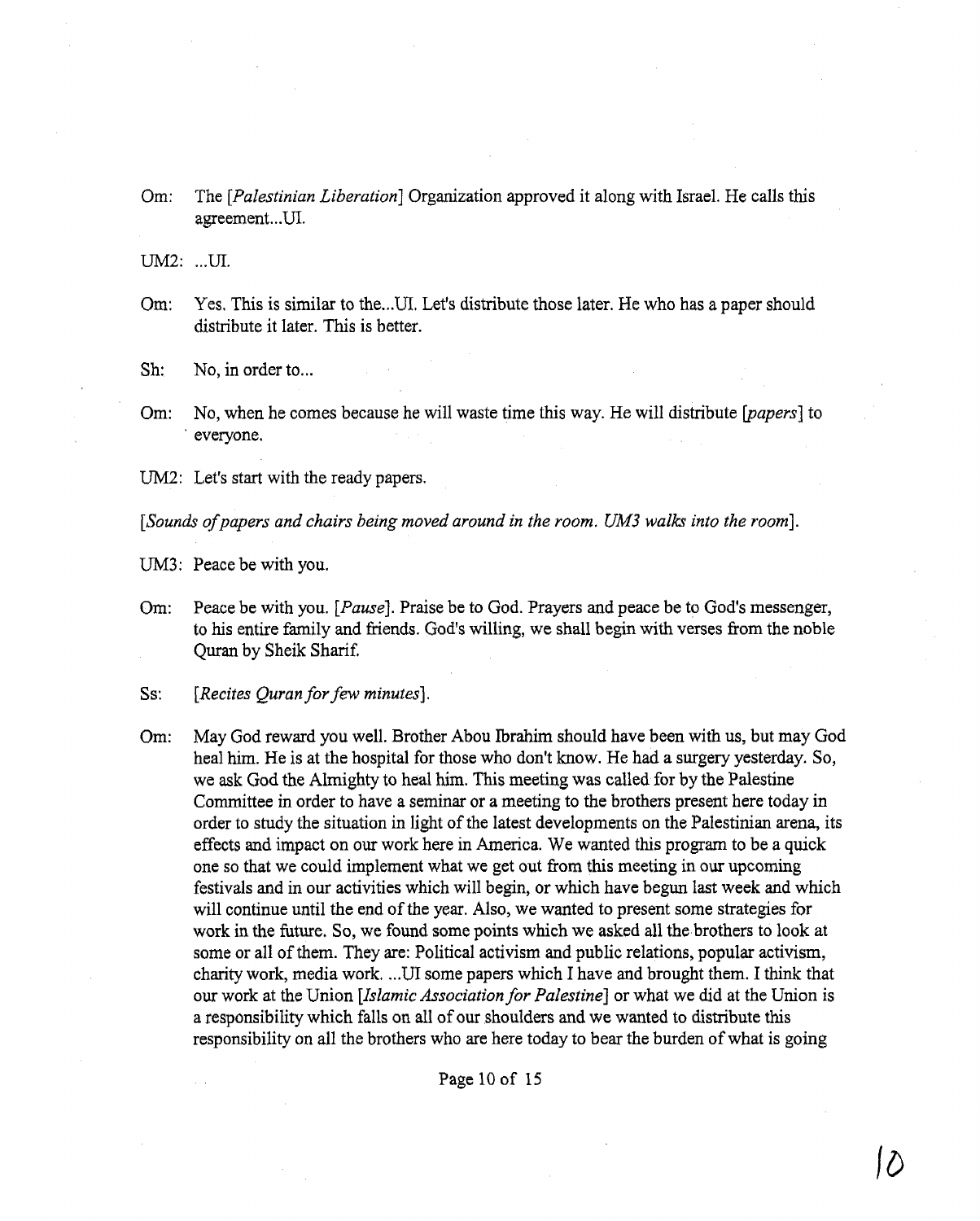on. I say that it is our responsibility that these historic changes regarding our Cause and the cause of Islam in Palestine as many people look fonvard to a new leadership for Palestinian national activism, Islamic activism. They look forward to..., even the East and the West look forward to Islamic movements which lead the opposition and the masses after the collapse of the *[Palestinian]* Liberation Organization in the national sense. We wanted the brother to take part with us in this seminar in order to come up with some specific visions and strategies and in order to know how to proceed with the work, God's willing. I have a 3-page paper to be read in the beginning of the seminar in order to emerge with specific details. We will discuss it, God's willing. If we agree on it we will implement it and, if we didn't agree on it, we could modify it. Basically, the seminar is divided into four sessions; 3 sessions today and 1 session tomorrow, Sunday. Suggested time of the sessions are as follows: from 10-1, from 2-5, from 7-11 and, tomorrow, from 8-12. The first session will discuss the general political atmosphere and its impact on work in America. We have some papers. Those who wrote some papers could present them up in this session and...UI, could be presented at this time. We need to assign a moderator for this session. The second session will be about charity work and its future in light of the changes, it will be in the afternoon. There are papers to be presented and we will assign a moderator for this session. The third session is about political activism, media and popular activism and public relation in North America, the future and the challenges. It will be in the evening, God's willing, and we have papers to be presented ... UI. Tomorrow, God's willing, the moderators of the three sessions today will be tomorrow's panel and will present... I mean, the session's moderator is responsible for taking the session's minutes, determine the papers and come up with a final paper for the session. This paper will be presented to us and approved by us and, after he present this paper to us tomorrow, we will have 3 papers, not 1 page but 3 pages. Each one will present it and then we take action plan from it on what to do, visions and modify it then we approve it, that this what we came up with in that meeting. I imagine that we could meet the entire two days and come up with nothing and we could also meet and, God's willing and God bless our time, come up with some visions. I see that..., this is a suggestion I present. If you approve it or if you have any modifications or anything regarding the points of discussion of the sessions, we would 10 minutes to the topic. This way, we would count papers in all aspects. The brothers who will submit papers should come here and will have a moderator with them and someone to take the minutes of the session and the points **[discussed].** When discussion is over, he will present to us what he got out of the discussions. We approve it and then we end the first session and so forth. Tomorrow, God's willing, these three people will be in charge of the final session and they will the ones to present to us what we came up with. We would leave with work visions or action plan.

UM2: We could also have an introduction about the general...UI political atmosphere.

## Page 11 of 15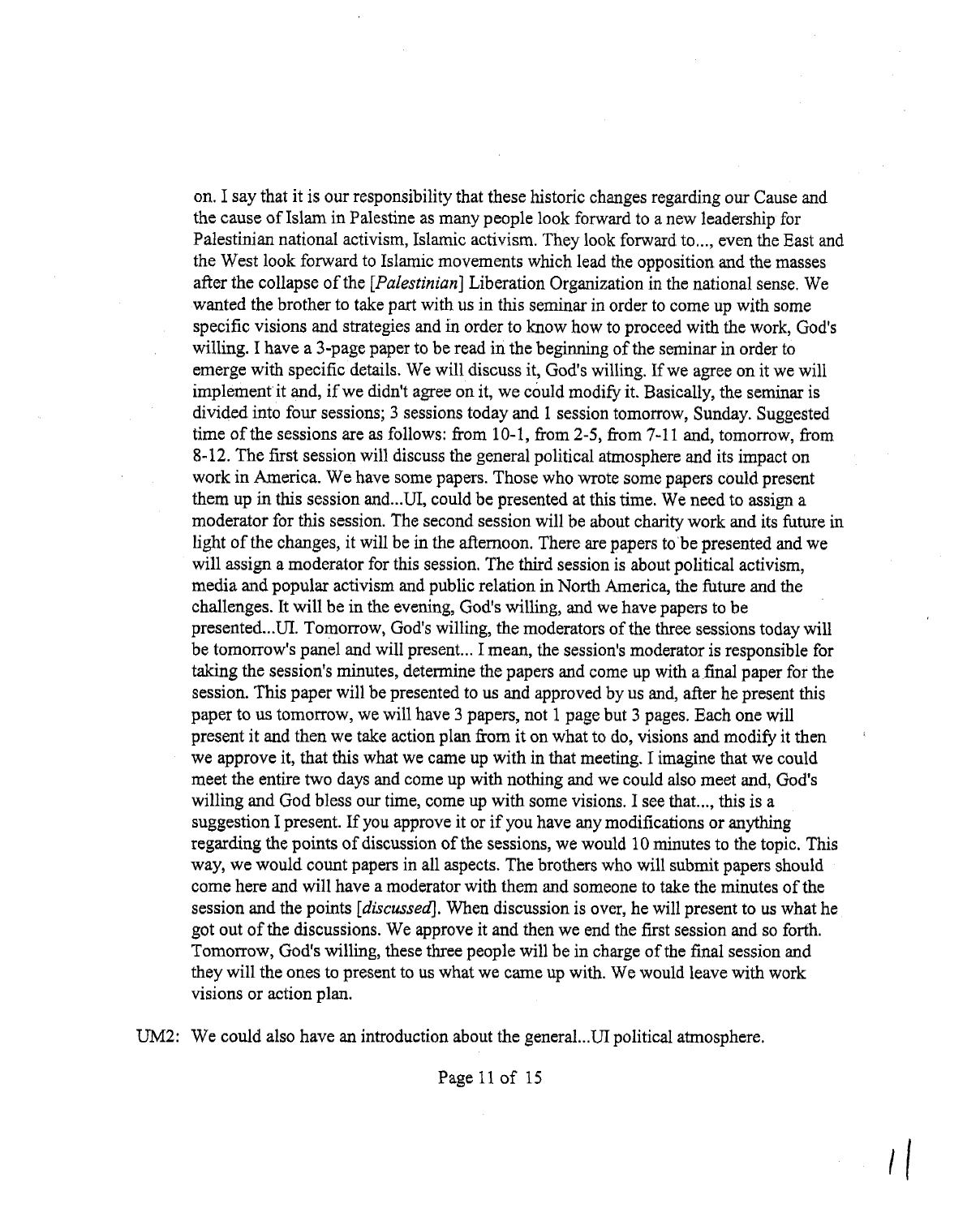UM3: The general political situation we could...UI.

- UM1: ...UI should have a discussion regarding America's position.
- **Om:** Yes, right. In the first [session]. The first *[session]* is the general one and its impact on work in America,
- UM1: I prepared a paper about the relationship of the charity work to...UI and the institutional work here.
- **Om:** It will have **an** impact on it. It will be discussed in the second session. It could be the first paper to be discussed in the second session. Yes, he relationship of the charity work because it is relevant [to *the discussion topic]. Are* there any other suggestions?

UM1: ...UI.

Om: This is how the majority of it will be. For instance, the majority of it will be...UI. It will be up to the presenter of the paper. Who has ...?

UM2: A part of the paper is...UI.

Om: Fine. And the second part is...

UM2: There is no sense in...UI.

**Om:** Fine. The majority of the paper. If the majority of is political, it will be a political [*discussion*] and it will be the same points discussed in the other topic.

**UM2:** That is everything. All the points. Someone will bring up all the points.

Om: But the majority of it, for instance, is... He who has a paper, where is the majority of it, of the paper, going to be?

UM2: It will a part of the seminar.

Sh: Discussion is open as well.

Om: There will be discussion.

Sh: It is not limited to the presenter of the paper.

Page 12 of **15**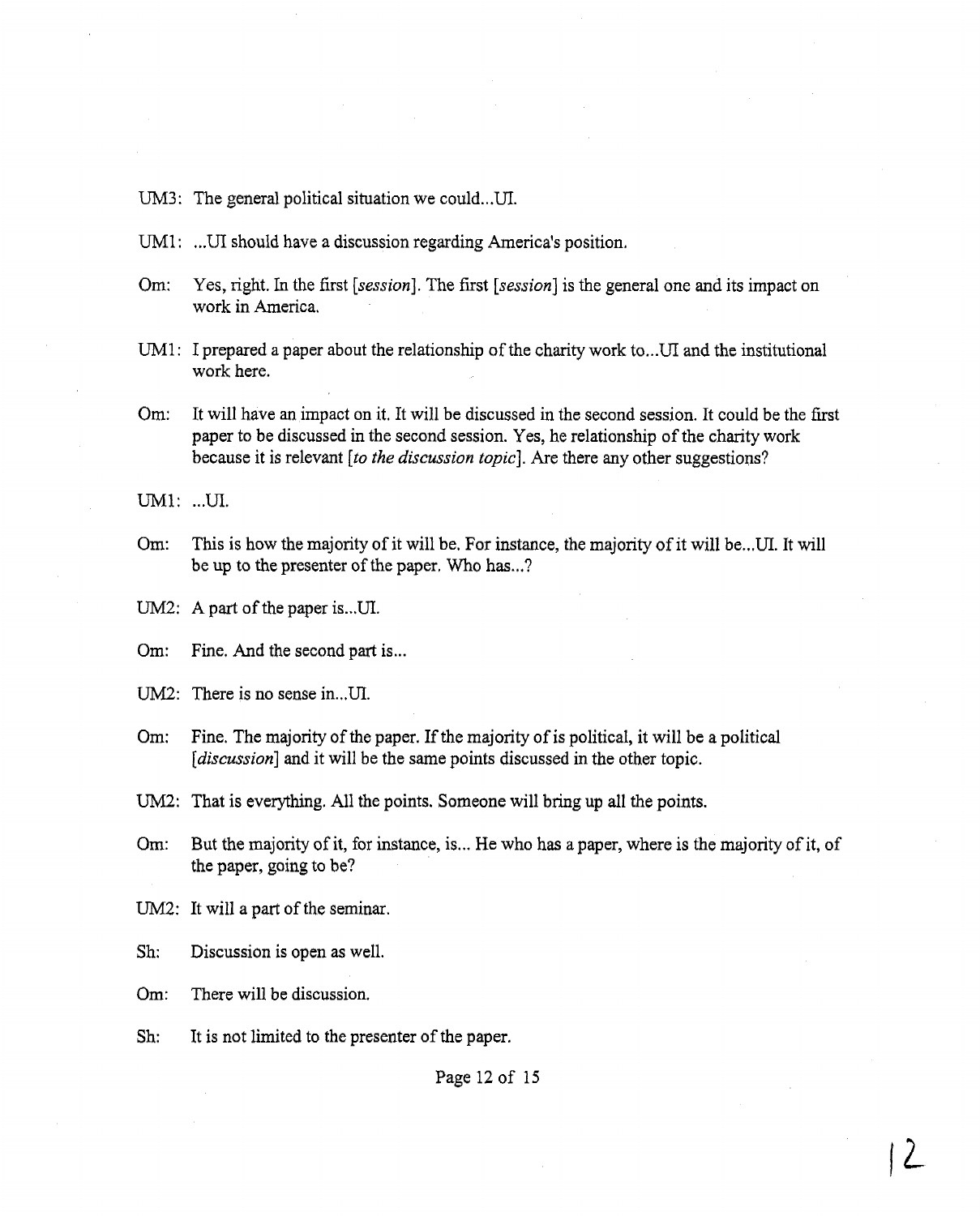**Om:** Yes, right. It doesn't have to be the person who presents the paper.

UM3: ...UI [heavy static].

**Om:** They will be in the first session, yes. Ok, do you agree on this point before we start? Is there any disagreement?

UM2: There is no disagreement.

Om: The first Philadelphia session, we have brother Abdel Salam and Sheik Sharif in the..., in the introduction. Could you ...UI someone in the first session? Sheik Sharif and brother Abdel Salam. Who has papers for the first session. Brother..., in the first session? [response *inaudible*]. Who has papers for the second [session], charity work.

UM2: Is it about charity work exclusively?

**Om:** Yes. Charity work is by itself. No, those who have points and doesn't want to present a paper, we will take them as discussion **[points].** 

UM1: I have a paper but I didn't distribute it.

Om: You don't have to distribute it. If there is a paper, that's it. You don't have to. Distribution is not a must now.

UM2: The points should be...UI.

**Om:** Discussion [periods]. If there is no written paper, he who wants to talk will be allowed to during discussion [periods]. Shukri, do you have a paper?

UM3: Yes, we have one.

**Om:** About charity work. Gawad, do you have one about charity work?

**Ga:** Yes, but later.

- Om: It will be a point of discussion. Ok, we have [*papers*] with Osama, Mo'een and Shukri. Anybody else about charity **work.**
- UM2: The donations door is open. *[Laughter].*

Page 13 of 15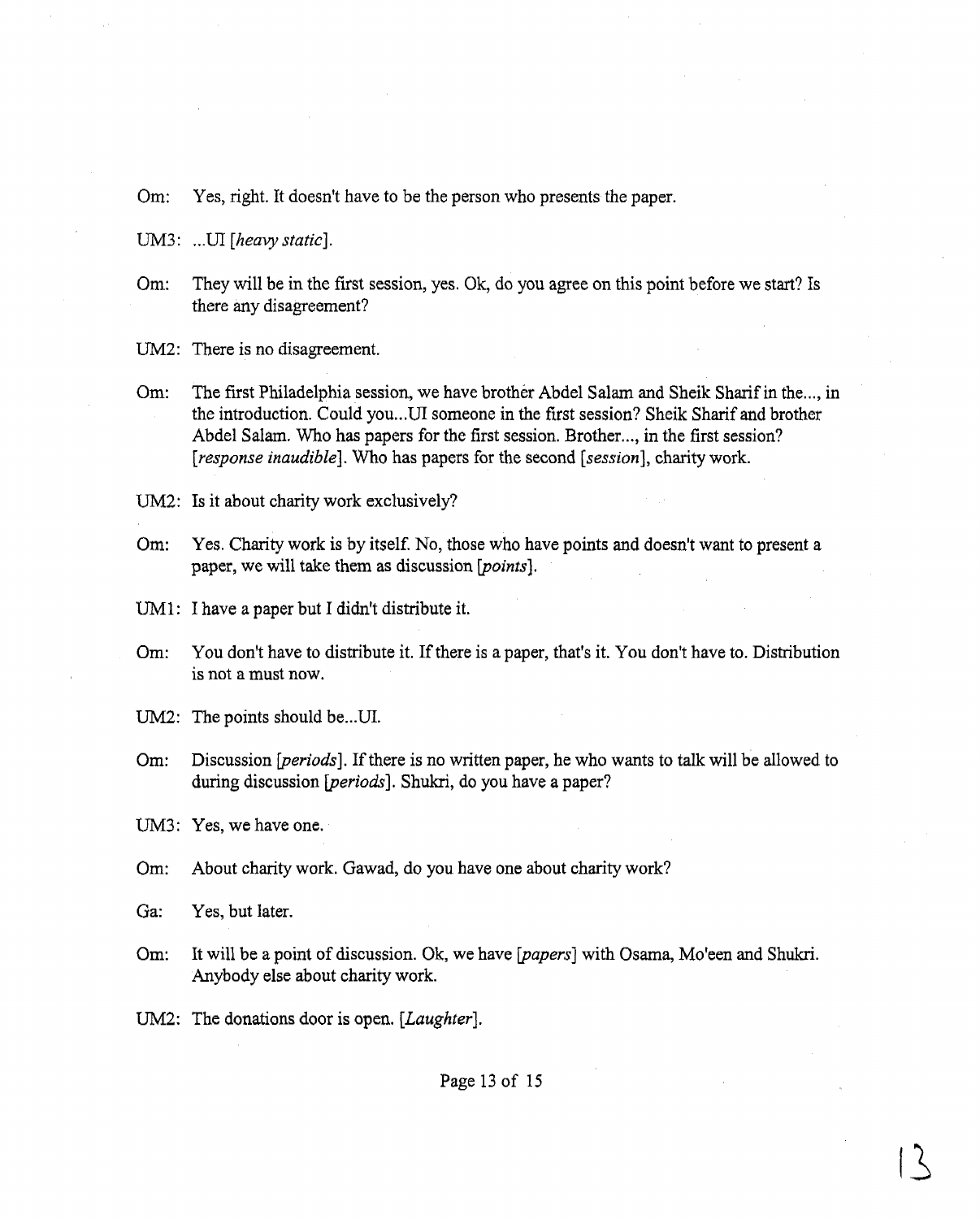**Om:** The first point, my brother, says "The general atmosphere", the general political atmosphere. Do you have one [paper] relating to charity work? Should we take you off the second one?

UM2: ...UI.

**Om:** The third session, who has papers? Gawad. The third session, who has papers for it? *[response* **inaudible].** From the beginning, the first session **we** have Sheik Sharif and brother Abdel Salarn, brother Gawad and Aboul Hasan, Abdel Halim. Anyone else? Did you write them down? The second session ... Guys, stay with me so that we could finish. The second session we have Osama, Mo'een and Shukri Abu Baker and it will be about charity work. Anyone else? The third session which will be about political, media and popular activism and PR, we have Ghassan, Saleh, Gawad and Abdel Rahman, Nihad and **Akram.** Anyone else? Who is going to be moderator of the 1st session?

UM1: How about Gawad?

Om: Gawad is presenting a paper and those who present papers cannot be moderators.

Sh: He who is presenting papers...

- Om: He who has a paper should be taking notes. The one who moderates the session should be the one giving us the finalization of the points we agreed upon.
- Gh: Regarding the 1st [session], Shukri should be *[moderator].*
- **Om:** There is no objection. Is there is another vote with Shukri .... **UI.** he who feels he can do it, let him do it. The 1st **[session]** will be headed by Shukri, are we agreed on it? The 2nd one ..., about charity work. How about brother **Akram?**

- Om: Dr. Isam... UI. Ok, the 2nd and the 3rd ones. The 2nd one is Dr. Isam and the 3rd one is Dr. Isam. How about the 4th?
- UM: ...UI. [A long period of heavy static].
- Om: Brother Abdel Salam, come over here.
- Sh: Again, my brothers, the moderators of the session, they are three. Right?

Page 14 of 15

 $\mathsf{Sh:} \qquad ... \mathsf{UI}.$